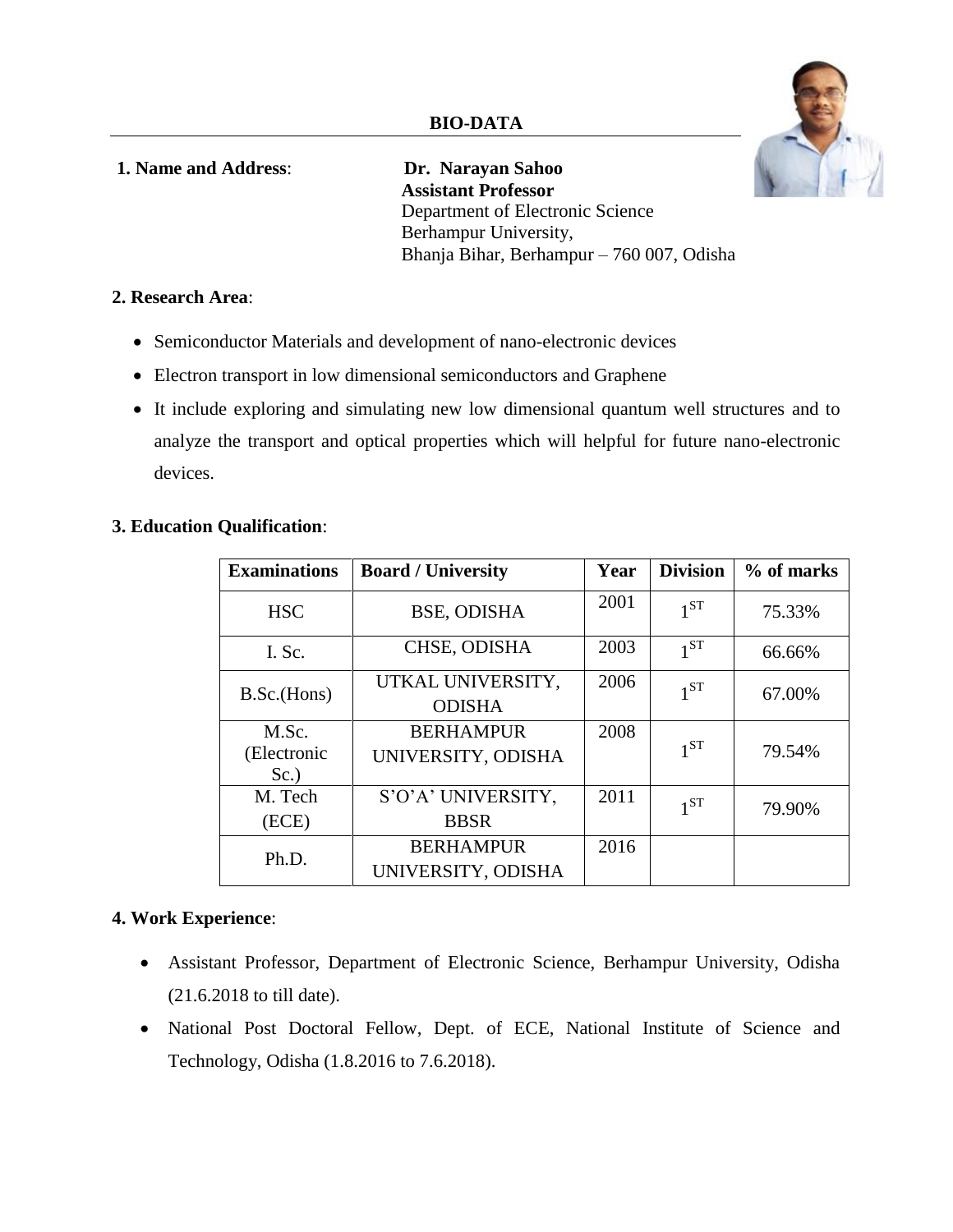- JRF/SRF (INSPIRE Fellow), Dept. of Electronic Science, Berhampur University, Odisha (1.10.2011 to 11.6.2016).
- Lecturer (Diploma), Department of E&TC, C. V. Raman Polytechnic, Bhubaneswar, Odisha (26.7.2008 to 30.9.2011).

# **5. Dissertation/ Thesis Supervision:**

| <b>Degree</b> | Name of the             | <b>Title of the Thesis</b>     | <b>Year of</b>        | $Co-$      |  |
|---------------|-------------------------|--------------------------------|-----------------------|------------|--|
|               | student                 |                                | Completion /          | supervisor |  |
|               |                         |                                | <b>Under Progress</b> | if any     |  |
| PhD           |                         | Study on transport properties  | <b>Under Progress</b> |            |  |
|               | Ajit Kumar Sahu         | of III-V compound              |                       |            |  |
|               |                         | semiconductor based            |                       |            |  |
|               |                         | quantum well structures        |                       |            |  |
| PhD           | <b>Ashutosh Patnaik</b> | Model parameter extraction     | <b>Under Progress</b> |            |  |
|               |                         | of semiconductor devices       |                       |            |  |
|               |                         | using machine learning         |                       |            |  |
|               |                         | techniques                     |                       |            |  |
| PhD           | Ram Chandra             | Some studies on effect of      | <b>Under Progress</b> |            |  |
|               | Swain                   | strain on electronic transport |                       |            |  |
|               |                         | properties of low dimensional  |                       |            |  |
|               |                         | semiconductor structures       |                       |            |  |

## **6. Research Publications:**

| International Journals of repute (SCI)                             | :18  |
|--------------------------------------------------------------------|------|
| International Conf. Proceedings (peer reviewed)                    | :17  |
| Participation in short term courses / workshops / Conferences : 15 |      |
| Presentation in Seminars / Conferences / Workshops                 | : 25 |
| ORCID ID: 0000-0002-8254-6140                                      |      |
| Researcher ID: N-9006-2017                                         |      |
| Scopus Author ID: 55480004900                                      |      |
| Google scholar ID: SickwSsAAAAJ                                    |      |
| https://vidwan.inflibnet.ac.in/profile/115694                      |      |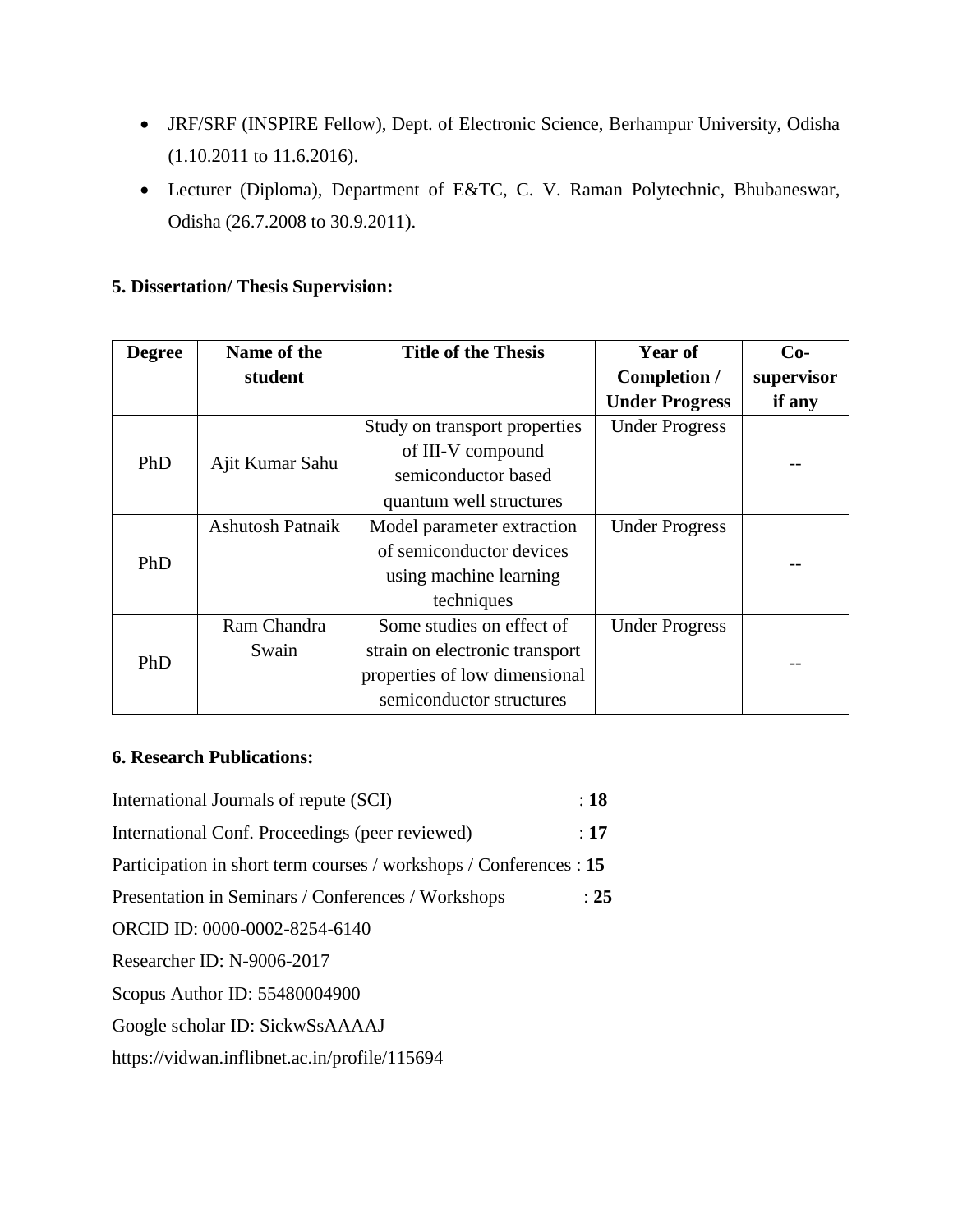#### **International Journals of repute**:

- M. A. Billaha, B. Roy, and **N. Sahoo,** "Effect of external electric field on photo-responsivity of CdS/ZnSe multiple quantum well photodetector", **Superlattices Microstructures**, Vol. 157, pp. 107003, 4th August, 2021. (**Elsevier Publication**) (IF- 2.658)
- **N. Sahoo,** A. K. Sahu, and S. Palo, "Electron mobility in asymmetric coupled  $AI_xGa_{1-x}As$ parabolic quantum well structure – impact of external electric field", **Physica B**, Vol. 608, 412798, 1st May, 2021. (**Elsevier Publication**) (IF- 2.436)
- A. K. Panda, S. K. Palo, **N. Sahoo**, and T. Sahu, "Electric field induced non-linear multisubband electron mobility in V-shaped asymmetric double quantum well structure", **Philosophical Magazine**, Vol. 100, issue 4, pp. 512-527 (2020) (doi: [10.1080/14786435.2019.1695069\)](https://doi.org/10.1080/14786435.2019.1695069) (**Taylor and Francis Publication**) (IF- 1.864).
- A. K. Panda, S. Palo, **N. Sahoo**, T. Sahu and T. C. Tripathi, "Effect of external electric field on multisubband electron mobility in n-V-shaped double quantum well HEMT structure", **Physica Scripta**, Vol. 95, issue 3, pp. 034002 (2020) (online, doi: [10.1088/1402-4896/ab5030\)](https://doi.org/10.1088/1402-4896/ab5030) (**IOP Publication**) (IF- 2.487).
- S. K. Palo, N. Sahoo, A K Panda and T. Sahu, "Electron transport in  $Al_xGa_{1-x}As$  based double quantum well modulation doped field effect transistor structure: Effect of non-square potential profile", **J. Micromechanics Microengineering**, Vol. 29, issue 8, pp. 084003 (2019) (**IOP Publication**) (IF- 1.881).
- S. K. Palo, **N. Sahoo,** A K Panda and T. Sahu, "Oscillation of electron mobility in V-shaped double quantum well structure under applied electric field, **Physica Status Solidi b**, vol. 256, issue 5, pp. 1800337 (2019) (**Wiley Publication**) (IF- 1.710).
- **N. Sahoo,** A K Panda and T. Sahu, "Enhancement of electron mobility in GaAs/Al<sub>x</sub>Ga<sub>1-x</sub>As square - parabolic double quantum well HEMT structure, **Microsystem Technologies,** vol. 25, issue 5, pp. 1901-1907 (2019) (**Springer Publication**) (IF- 1.826).
- **N. Sahoo,** A K Panda and T. Sahu, "Electron mobility in Al<sub>x</sub>Ga<sub>1-x</sub>As based square-parabolic double quantum well HEMT structure – Effect of asymmetric doping profile, **Physica Status Solidi b**, 254, 1700221 (2017) (**Wiley Publication**) (IF- 1.710).
- **N. Sahoo,** A K Panda and T. Sahu**,** "Enhancement of multisubband electron mobility in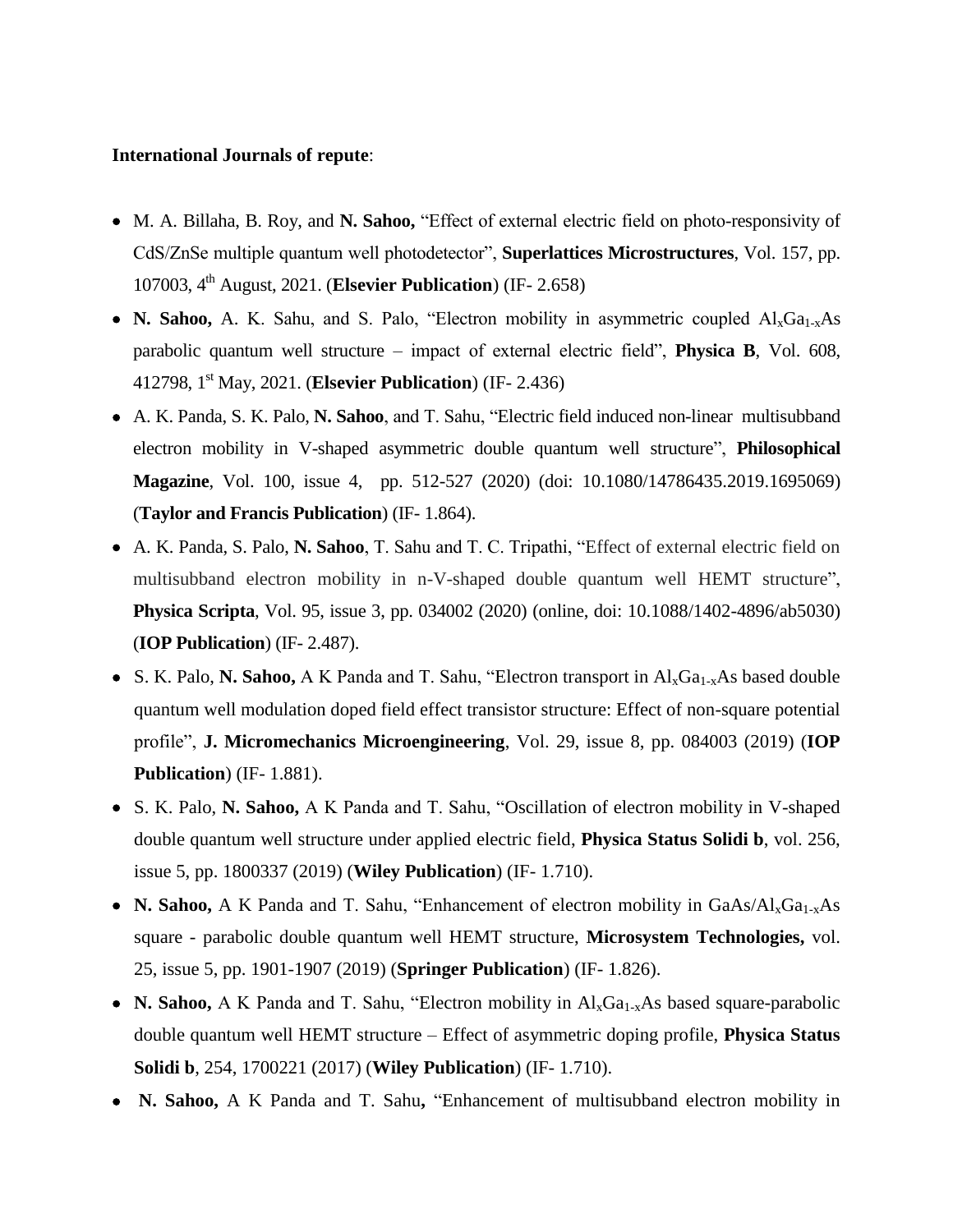square-parabolic asymmetric double quantum well structure", **Superlattices and Microstructures**, **105**, 11-21 (2017) (**Elsevier Publication**) (IF- 2.658).

- **N. Sahoo** and T. Sahu, "Mobility Modulation in Inverted Delta Doped Coupled Double Quantum Well Structure", **Physica B**, **498**, 49 (2016) (**Elsevier Publication**) (IF- 2.436).
- T. Sahu and **N. Sahoo**, "Oscillating electron mobility in GaAs/Al<sub>x</sub>Ga<sub>1-x</sub>As double quantum well structure under applied electric field." Superlattices and Microstructures, **77**, 162-170 (2015) (**Elsevier Publication**) (IF- 2.658).
- **N. Sahoo** and T. Sahu, "Electric field induced oscillating electron mobility in asymmetric wide GaAs/A<sub>lx</sub>G<sub>a1-x</sub> As quantum well structure", **J. Appl. Phys**, **116**, 043703 (2014) (AIP **Publication**) (IF- 2.546).
- **N. Sahoo** and T. Sahu, "Oscillation of electron mobility in parabolic double quantum well structure due to applied electric field." **AIP Advances**, **4**, 127106 (2014) (**AIP Publication**) (IF- 1.548).
- S. Palo**, N. Sahoo** and T.Sahu, "Effect of doping profile on multisubband electron mobility in AlGaAs parabolic quantum well structures", Physica-E, **64,** 33 (2014) (**Elsevier Publication**) (IF- 3.382).
- T. Sahu, S. Palo, P. K. Nayak, **N. Sahoo,** "Enhancement of low temperature electron mobility due to an electric field in an InGaAs / InAlAs double quantum well structure", **Semiconductors**, **48**, 1354 (2014) (**Springer Publication**) (IF- 0.674).
- **N. Sahoo** and T. Sahu, "Multisubband electron mobility in a parabolic quantum well structure under the influence of an external applied electric field", **Journal of Semiconductors**, **35**, 0120011- 0120016 (2014). (**IOP Publication**).
- T. Sahu, **N. Sahoo** and A. K. Panda, "Effect of parabolic well potential profile on multisubband electron mobility in a coupled quantum well in presence of an external electric field", **Superlattices and Microstructures**, **61**, 50-58 (2013). (**Elsevier Publication**) (IF-2.658).
- T. Sahu, S. Palo and **N. Sahoo**, "Electric field induced enhancement of multisubband electron mobility in strained GaAS/InGaAs coupled quantum well structures", **Physica-E**, **46**, 155- 159, (2012). (**Elsevier Publication**) (IF – 3.382).

#### **International Conferences Full Paper Published (Scopus Indexed):**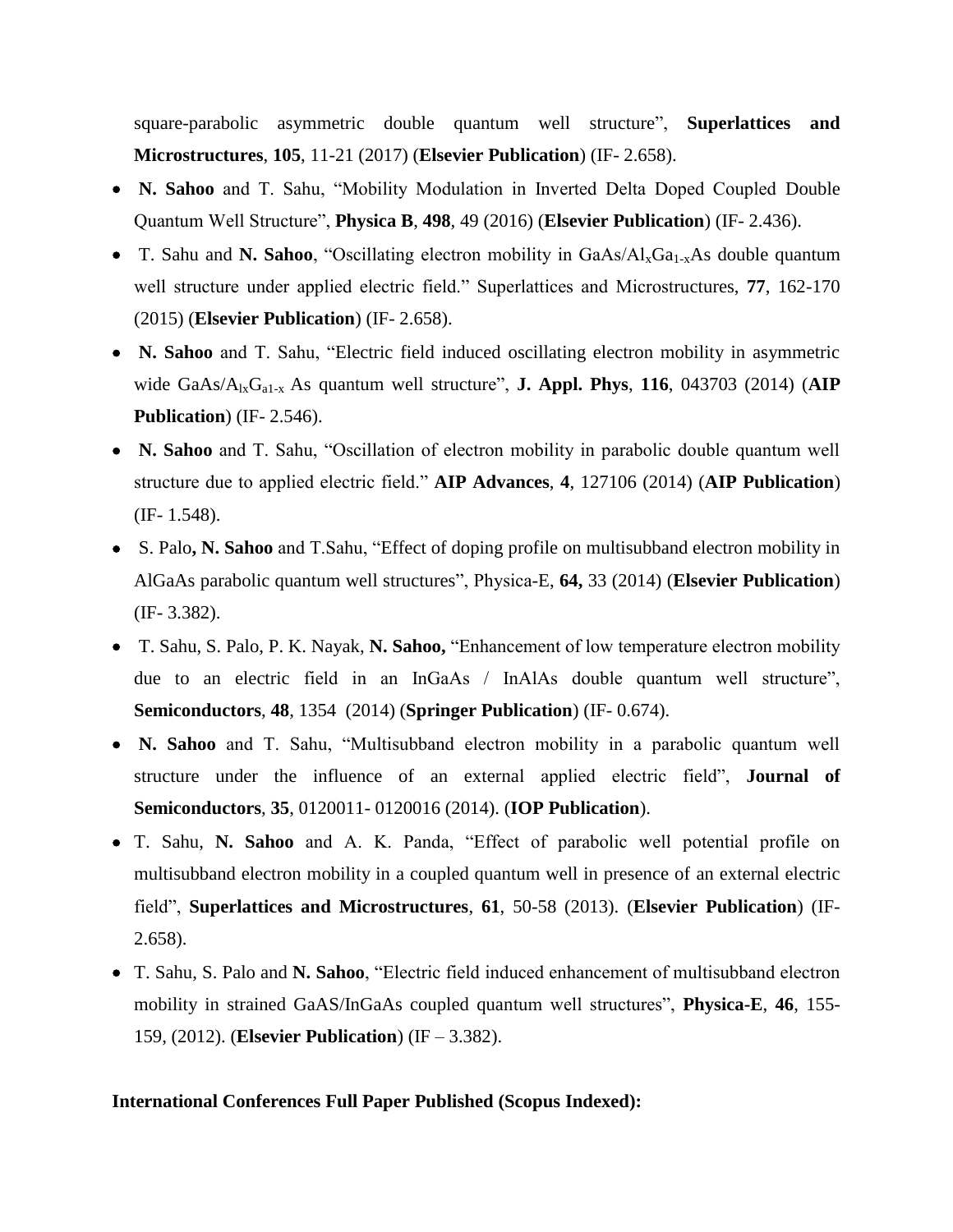- **N. Sahoo,** R. Swain, A K Sahu, and S. Palo, "Multisubband electron mobility in pseudomorphic Al0.3Ga0.7As/In0.15Ga0.85As double quantum well based FET structure", Proc. of DeVIC-2021 organized by Kalyani University, WB, pp. 99-102, 19 – 20 May 2019. (**IEEE Xplore**)
- M. Mishra, N. R. Das, **N. Sahoo,** and T. Sahu, "Effect of well width and barrier width on I-V characteristics of Armchair graphene Ribbon based resonant tunneling diode structure ", Proc. of DeVIC-2021 organized by Kalyani University, WB, pp. 75-78, 19 – 20 May 2019. (**IEEE Xplore**)
- S. K. Palo, **N. Sahoo,** A K Panda, T. Sahu, and T. C. Tripathy, "Mobility modulation in Vshaped double quantum well based HEMT structure", Proc. of DeVIC-2019 organized by Kalyani University, WB, 23 – 24 March 2019. (**IEEE Xplore**).
- S. Palo, N. **Sahoo**, A. K. Panda and T. Sahu, "Mobility oscillation in V-shaped double quantum well field effect transistor structure", Proceedings of 4<sup>th</sup> IEEE ICEE, organized by **IISc. Bangalore**, from 16-19 December, 2018 (978-1-5386-9118-2/18/\$31.00 ©2018 IEEE).
- **N. Sahoo**, S. Palo, A. K. Panda and T. Sahu, "Effect of intersubband interaction on non-linear electron mobility in asymmetric AlGaAs parabolic double quantum well structure," Proc. Of IEEE EDKCON, Organised by IEEE EDS Kolkata Chapter, The Pride Hotel, Kolkata,  $24^{\text{th}}$  -25th November, 2018, pp. 148-151. (**IEEE Xplore**).
- S. Palo, N. Sahoo, T. Sahu and A. K. Panda, "Electron transport in  $Al_xGa_{1-x}As$  based nonsquare double quantum well field effect transistor structure," Proc. Of IEEE EDKCON, Organised by IEEE EDS Kolkata Chapter, The Pride Hotel, Kolkata,  $24<sup>th</sup> - 25<sup>th</sup>$  November, 2018, pp. 157-160. (**IEEE Xplore**).
- S. Palo, **N. Sahoo**, A. K. Panda and T. Sahu, "Electric field induced enhancement of multisubband electron mobility in asymmetric V-shaped double quantum well structure", Proc. of ICRIEECE, organized by KIIT University, Odisha, 27 – 28 July, 2018 (To be Published by **IEEE Xplore**)
- **N. Sahoo,** A K Panda and T. Sahu, "Nonlinear electron transport mobility in GaAs/Al<sub>x</sub>Ga<sub>1-</sub>  $_{x}$ As square – parabolic double quantum well MODFET structure", Proc. of 4<sup>th</sup> International Conferences on Devices, Circuits and Systems (ICDCS) organized by Karunya University, Coimbatore, Tamil Nadu, from 16–17 March 2018, pp-21-24. (**IEEE Xplore**).
- **N. Sahoo,** S. Das, S. Palo, S. R. Panda, A. Sahu, A K Panda and T. Sahu, "Nonlinear electron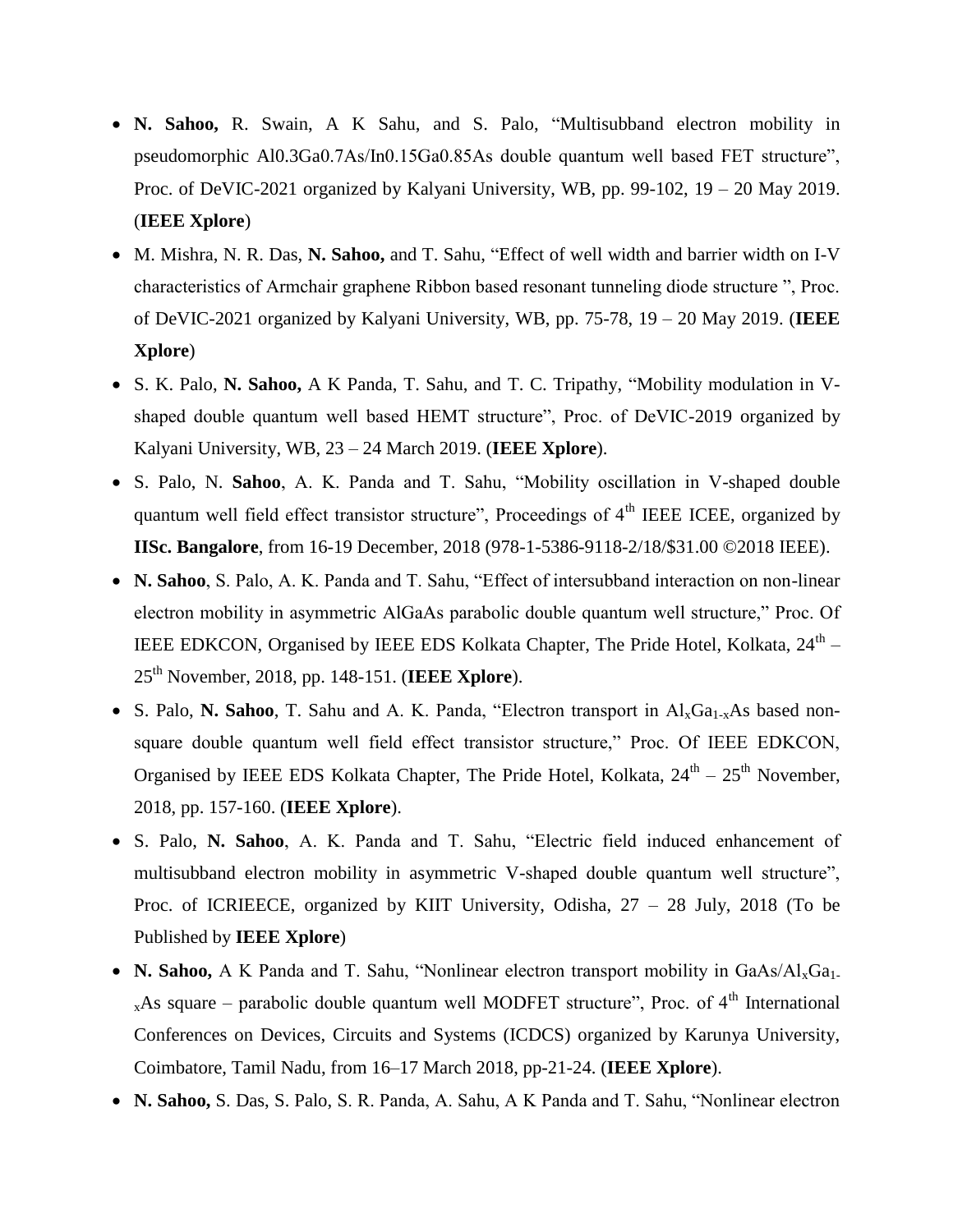transport in asymmetric double quantum well structures", AIP Conf. Proc. **2005**, 020013 (2018). (**AIP Proceedings**).

- **N. Sahoo,** S. Palo, A K Panda and T. Sahu, "Effect of Parabolic Potential on Improvement of Electron Mobility in Hybrid Double Quantum Well Structure", AIP Conf. Proc. **2005**, 070003 (2018). (**AIP Proceedings**).
- **N. Sahoo,** A K Panda and T. Sahu, "Enhancement of Electron Transport Mobility in Square Parabolic Double Quantum Well", Proc. of DeVIC-2017 organized by Kalyani University, WB, 23 – 24 March 2017. (Published by **IEEE Xplore**).
- **N. Sahoo,** A K Panda and T. Sahu, "Enhancement of Multisubband Electron Mobility in Hybrid Double Quantum Well Structure", Proc. of ICEE – 2016 organized by IITB, Mumbai, 27 – 30 December 2016. (Published by **IEEE Xplore**).
- **N. Sahoo** and T. Ssahu, "Electric Field Induced Multisubband Electron Mobility in Barrier Delta Doped Coupled Quantum Well Structures", Proceedings of 6<sup>th</sup> International Conference on Computers and Devices for Communication (CODEC-2015), IRPE, Calcutta University, 16-18 Dec. 2015. (**IEEE Xplore**).
- S. Palo, **N. Sahoo**, T. Sahu and A. K. Panda, "Enhancement of Multisubband Mobility in AlGaAs parabolic quantum wells", Proceedings of ICAEE-2014, VIT, Vellore, January 9-11, 2014 (**IEEE Xplore**).
- **N. Sahoo**, A. K. Panda and T. Sahu, "Effect of Intersubband interaction on multisubband electron mobility in a parabolic quantum well under applied electric field", International workshop on physics of semiconductor (IWPSD) Proc, 2013, Amity University, Noida, Dec. 10-13, 2013 (**Springer**).
- T. Sahu, S. Palo and **N. Sahoo**, "Electric Field Induced Enhancement in Multisubband Electron Mobility Strained GaAs/InGaAs Double Quantum Well Structures", IEEE-ICSE-2012 Proc., Kuala Lumpur, Malaysia, pp - 47-51 (**IEEE Xplore**).
- N**. Sahoo**, G. Padhi, N. Bhoi and P. Rautary; "Automatic Localization of Pupil using Thresholding and Region Based Mask Filter", Soft Computing Techniques in Vision Sci, **395**, 55 – 62, (2012) (**Springer**).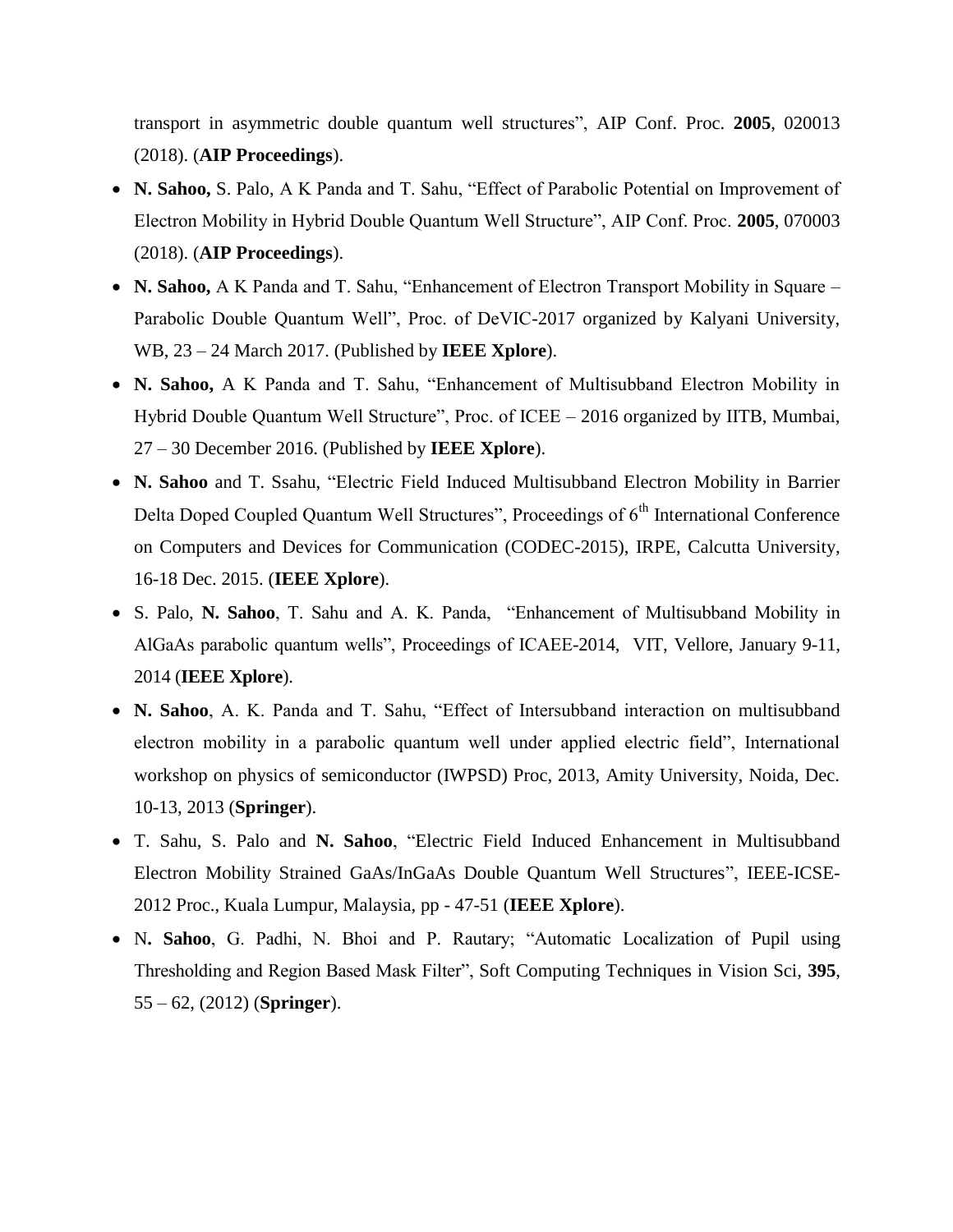## **National Conferences Full Paper Published:**

- **N. Sahoo,** S. Palo**,** T. Sahu and A. K. Panda, "The effect of structure potential on the electronic properties of  $GaAs/Al_xGa_{1-x}As$  double quantum well structures", Proceedings of 4<sup>th</sup> National Conference on Devices and Circuits, NIST, Odisha, pp. 11-15. Feb. 24, 2018. (ISBN: 978-93-83060-16-0).
- S. Palo, N. Sahoo, T. Sahu and A. K. Panda, "Electron transport mobility in Al<sub>x</sub>Ga<sub>1-x</sub>As based V-shaped single quantum well structures", Proceedings of 4<sup>th</sup> National Conference on Devices and Circuits, NIST, Odisha, pp. 62-65. Feb. 24, 2018. (ISBN: 978-93-83060-16-0).
- **N. Sahoo,** S. Palo and T. Sahu, "Mobility modulation in delta doped double quantum well field effect transistor", Proceedings of 2<sup>nd</sup> National Conference on Devices and Circuits, NIST, Odisha, pp. 1-5. Feb. 19, 2016. (ISBN: 978-93-82208-78-5).
- **N. Sahoo** and T. Sahu, "Oscillating electron mobility in an asymmetric wide quantum well in presence of an external electric field", Proceedings of 1<sup>st</sup> National Conference on Devices and Circuits, NIST, Odisha, pp. 78-81. Feb. 20-21, 2015. (ISBN: 978-93-82208-75-4).
- S. Palo, T. C. Tripathi and **N. Sahoo**, "Multisubband electron mobility in delta doped parabolic quantum well", Proceedings of  $1<sup>st</sup>$  National Conference on Devices and Circuits, NIST, Odisha, pp. 82-86, Feb. 20-21, 2015. (ISBN: 978-93-82208-75-4).
- N. Sahoo, N. Bhoi; "Detection of Open and Close State of Eye Using Intensity Variation "; Proceedings of National Conference on Recent Trends in Communication Technology-2011; pp. 75-79, Konark Institute of Technology, BBSR, January 22-23, 2011.
- **7. Research Funded Project:** Awaiting for Response from the funding agencies
- **8.** Academic/Administrative responsibilities:
	- Assistant superintendent of Rushikulya boys Hostel, BU (From 4.7.2018 to till date).
	- Secretary, Alumni Association of Berhampur University.
	- Coordinator, Mo College Abhijan Parichalana Sangathan (MCAPS), Berhampur University
	- One of the Editor, BhanjaBasi (e-news letter) published by Alumni Association of Berhampur University.
- **9. Member of Committees :**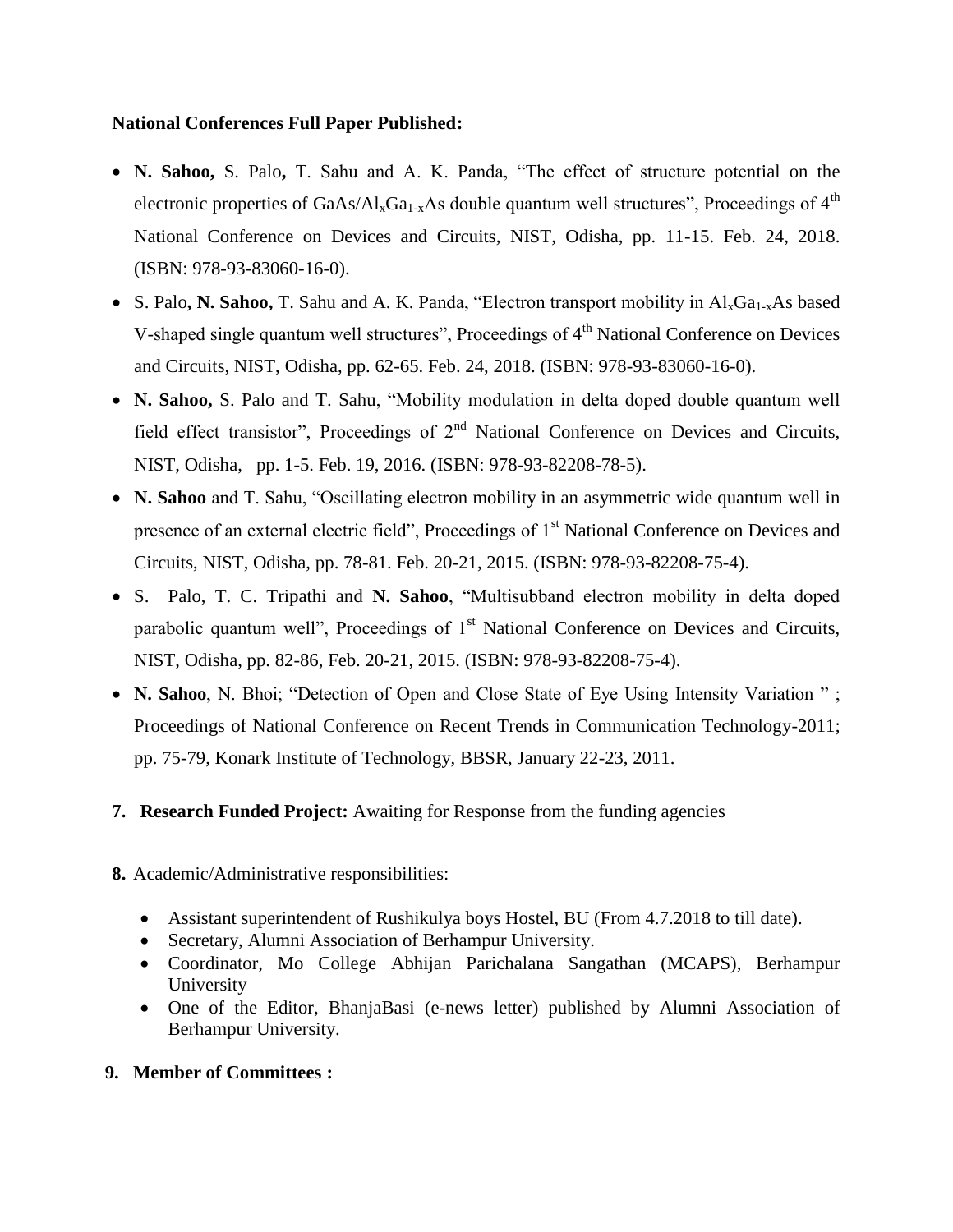- Board of residence committee, Berhampur University
- Member for preparation of Annual Quality Assurance Report (AQAR), Berhampur University
- Member, Board of Studies, Dept. of Electronics, Science College, Hinjilicut, nominated by the Vice-Chancellor, BU

# **10. Awards and Recognition:**

- National Post Doctoral Fellow, Selected by SERB, Govt. of India (1.8.2016 to 6.6.2018).
- INSPIRE Fellow (JRF and SRF), Selected by DST, Govt. of India (1.10.2011 to 11.6.2016)
- National Eligibility Test (Lectureship) conducted by UGC (2013).
- Received Gold Medal from Berhampur University for securing  $1<sup>st</sup>$  class  $1<sup>st</sup>$  Position in M.Sc. (2008).
- Best Poster Award (Simulation and Modeling) of IUMRS ICYRAM 2016 organized by Indian Institute of Science, Bangalore from 11.12.2016 to 15.12.2016.
- Best paper presentation award of NCDC 2016 organized by NIST, Berhampur on 19.2.2016.
- Research Scholar award for "outstanding research publication" (Science Stream) for the year 2014 by Berhampur University on 2.1.2015.
- Post Graduate Merit Scholarship by Govt. of Odisha for pursuing M.Sc. (2006-2008).
- Godavarish Merit Scholarship by Godavarish Mahavidyalaya, Banpur, during B.Sc.

# **11. Invited Talks/Presentations:**

- Delivered a talk as a resource person in the webinar entitled "Use of Technology in Education" organized by R.C.M. Science College, Khallikote, Ganajm on 10.8.2021.
- Delivered lectures (three sessions) as a resource person in the "Short Term Training Programme" sponsored by AICTE, New Delhi on "Recent Trends in Emerging Devices and Nanotechnology" Phase-II held from 15.6.2021 to 20.6.2021 conducted by NIST, Odisha.
- Delivered an invited talk entitled "Quantum Cascade Laser: Principle and Applications", organized by IEEE Photonic Society, Kolkata Chapter on 16.5.2020.
- Delivered a talk as key note speaker in ICFTEMST-19 organized by GIET University, Gunupur, Odisha on 5<sup>th</sup> January, 2019.

# **12. Membership (Professional Organisation):**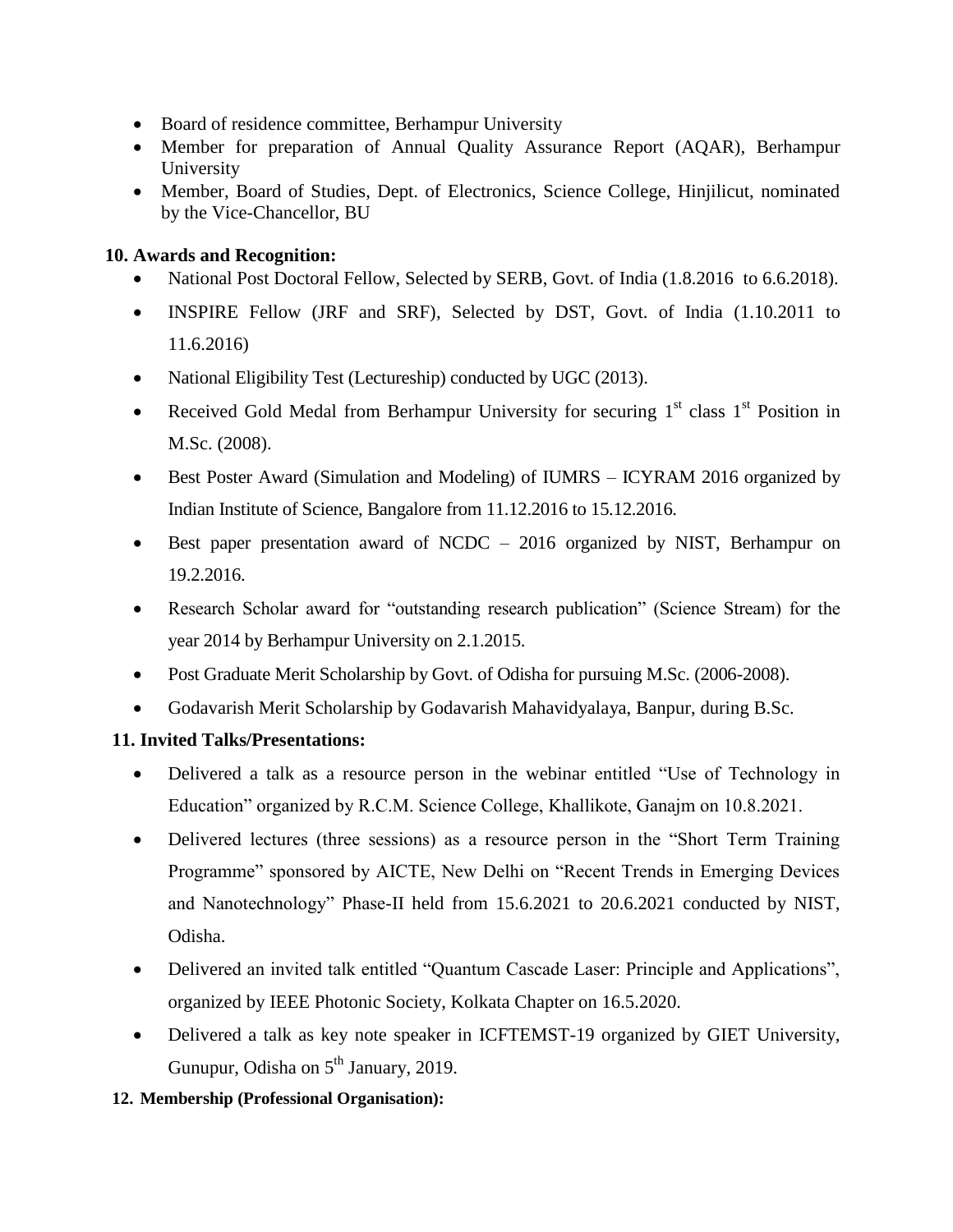- IEEE General Member (IEEE EDS Society) (Membership No. 94217897).
- Orissa Physical Society (OPS) LIFE Member

### **13. Scientific Skills:**

Software Tools: MatLab, Fortran and ATLAS Silvaco, Xilinx Vivado, COMSOL.

### **14. Reviewer:**

- Reviewed a paper for the journal "Semiconductor Science and Technology", published by IOP, UK, July, 2020.
- Reviewed a paper for the "European journal of Physics" published by IOP, UK, August, 2021.

## **15. Participation/Presentation in short term courses / workshops / Conferences:**

- Participated in the "5-Day Workshop on VLSI Device and Circuit Design Tools (Online)", organized by the School of Electronics Engineering (SENSE), VIT-AP University, Amaravati (AP), India in association with Academic Staff College (ASC) VIT-AP during 22nd to 26th June, 2021.
- Participated the "Short Term Training Programme (STTP)" sponsored by AICTE, New Delhi on "Recent Trends in Emerging Devices and Nanotechnology" Phase-I held from 1.6.2021 to 6.6.2021 conducted by NIST, Odisha.
- Presented a paper entitled "Multisubband electron mobility in pseudomorphic Al0.3Ga0.7As/In0.15Ga0.85As double quantum well based FET structure" in the  $4<sup>th</sup>$ international conference on "2021 Devices for Integrated Circuits (DevIC 2021)" organized by Kalyani Govt. Engineering College during 19-20 May 2021.
- Participated National Workshop on "Quantum Computation and Quantum Technology", organized by Dept. of Physics, Berhampur University, Odisha, March 8-9, 2020.
- Presented a paper entitled "Review on electron mobility in AlGaN/GaN HEMT Structures" in national conference on RISEM-2K20 organized by TITE, Bhubaneswar from 28-29 February, 2019.
- Participated 3-day workshop on "Signal Processing Techniques for 5G Communication", organized by NIST, Berhampur from 25-27 September, 2019.
- Presented a paper entitled "Nonlinear electron transport properties in  $GaAs/Al_xGa_{1-x}As$ hybrid double quantum well field effect transistor structure" in NSRAP-19 organized by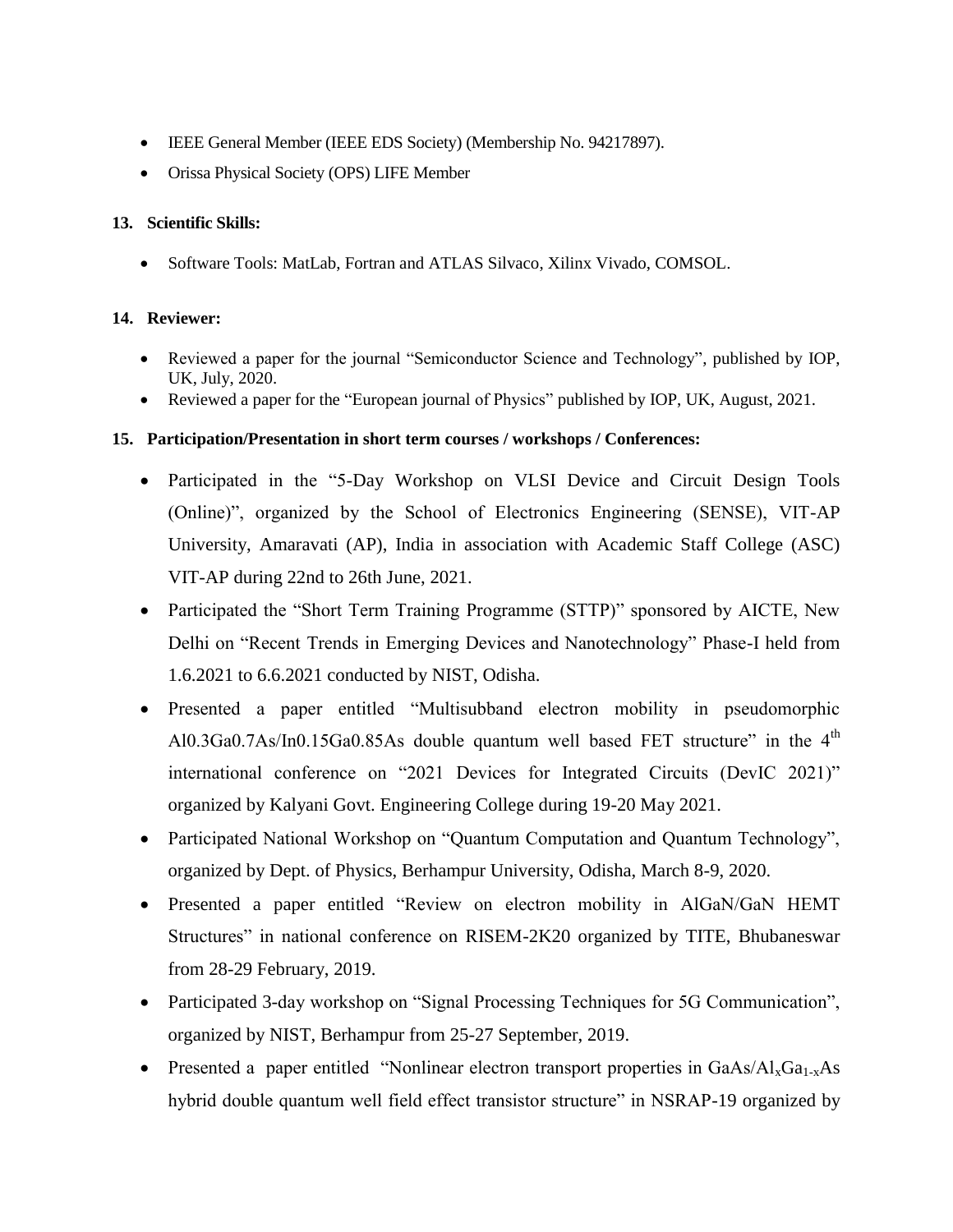Dept. of Physics, Berhampur University, Odisha from 23-24 March, 2019.

- Participate and presented the research paper entitled "Effect of intersubband interaction on non-linear electron mobility in asymmetric AlGaAs parabolic double quantum well structure," in the international conference IEEE EDKCON, Organised by IEEE EDS Kolkata Chapter, The Pride Hotel, Kolkata,  $24^{\text{th}} - 25^{\text{th}}$  November, 2018.
- Invited lecture at DIT University, Dehradun University, Uttarakhanda on  $23<sup>rd</sup>$  December, 20187
- GAIN course on "Introduction to Spintronics", organized by IIT Roorkee, Uttarakhanda, from 18 – 22 December, 2017.
- Participated in the "International Workshop on Physics of Semiconductor (IWPSD 2017)", and tutorial course on the topic "III –N based RF devices" held at IIT Delhi, during  $11 - 15$ , 2017.
- Participated the International Conference on Emerging Electronics (ICEE) organized by IIT Bombay, during 27 – 30 December, 2016.
- Poster presentation in IUMRS-ICYRAM, organized by IISc. Bangalore, during 11-15 December, 2016.
- Poster presentation in ICANN-2016, organized by Jamia Millia Islamia University, New Delhi, during 4-6 November, 2016.
- Paper presentation in  $3<sup>rd</sup>$  International conference ICDCS, held at Karunya University, Coimbatore, India, during 3-5 March, 2016.
- Paper presentation in  $2<sup>nd</sup>$  national conference NCDC-2016, organized by NIST, Berhampur, on 19<sup>th</sup> February, 2016.
- Paper presentation in the  $6<sup>th</sup>$  international conference on computers and devices for communications, organized by IRPE, University of Calcutta during 16-18 December, 2015.
- Poster presentation in International Workshop on Physics of Semiconductor (IWPSD 2015), held at J N Tata Auditorium, IISc, Bangalore, during 7-10 December, 2015.
- Short course program on "Modeling, Simulation and Characterization of Nano Transistors", Organized by Dept. of Electrical Engineering, IIT Kanpur, U.P., 26-30 October, 2015.
- Paper presentation in the  $1<sup>st</sup>$  National Conference NCDC, organized by NIST,